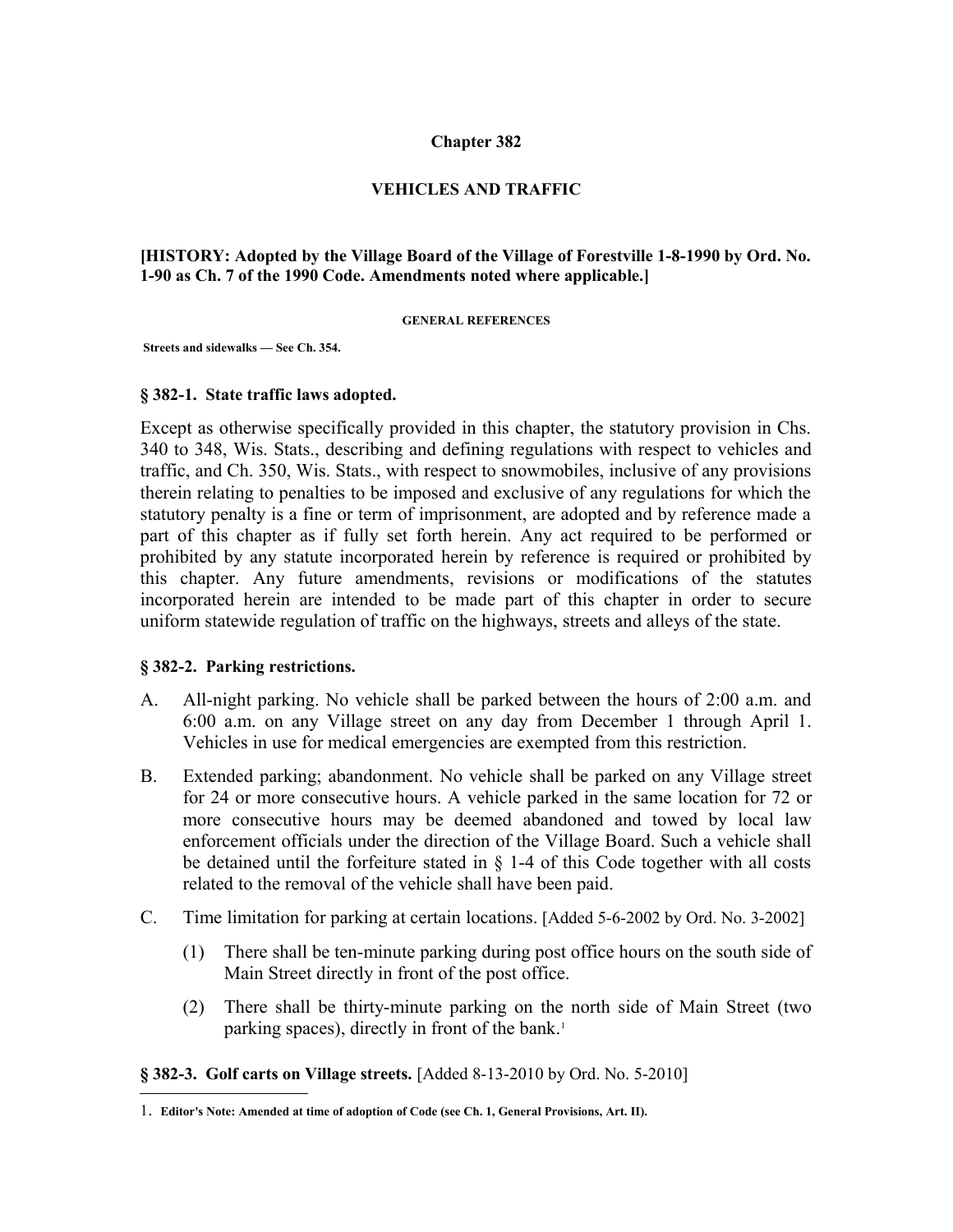- A. The use of golf carts on any named streets, roads, paths and trails is permitted within the Village of Forestville.
- B. This section only applies to golf carts and not to any other types of vehicles. Carts may be either electric or fuel driven.
- C. All golf carts to be used in the Village must be outfitted with a standard slowmoving vehicle sign in the rear and a rear view mirror.
- D. When operating a cart in the Village, all traffic rules must be observed, and all drivers must have a legal driver's license.
- E. Golf carts may only be used during daylight hours, regardless of whether they are outfitted with lights.<sup>[2](#page-1-0)</sup>

# **§ 382-4. Official Village Traffic Map.**

The Village Clerk shall maintain the Official Village Traffic Map upon which shall be designated all traffic control devices, through highways, traffic signs, stop signs, railroad grade crossings, one-way roads, safety zones, restricted turns, traffic lanes, speed restrictions, parking areas, no passing zones and information regarding any other traffic regulation permitted by Ch. 349, Wis. Stats., or other authority which has been notified by ordinance.

## **§ 382-5. Violations and penalties.**

The penalty for violation of any provision of this chapter shall be a forfeiture as hereafter provided together with costs under § 345.27, Wis. Stats., and a penalty assessment, where applicable, as required under § 757.05, Wis. Stats.

- A. State forfeiture statutes. Any forfeiture for violation of § 382-1 shall conform to the forfeiture permitted to be imposed for violation of the statutes adopted by reference, including any variations or increases for subsequent offenses.
- B. Local regulations. Except as otherwise provided in this chapter, the penalty for violation of §§ 382-2 and 382-3 of this chapter shall be as provided in § 1-4 of this Municipal Code.

# **§ 382-6. Enforcement.**

- A. Enforcement procedure. This chapter shall be enforced according to §§ 66.0114, 345.20 to 345.53 and Ch. 799, Wis. Stats.
- B. Deposit.
	- (1) Any person arrested for a violation of this chapter may make a deposit of money, as directed by the arresting officer, at the Village Hall or at the office of the Clerk of Court, or by mailing the deposit to such places. The arresting officer or the person receiving the deposit shall comply with § 343.27, Wis.

<span id="page-1-0"></span><sup>2</sup>. **Editor's Note: Amended at time of adoption of Code (see Ch. 1, General Provisions, Art. II).**